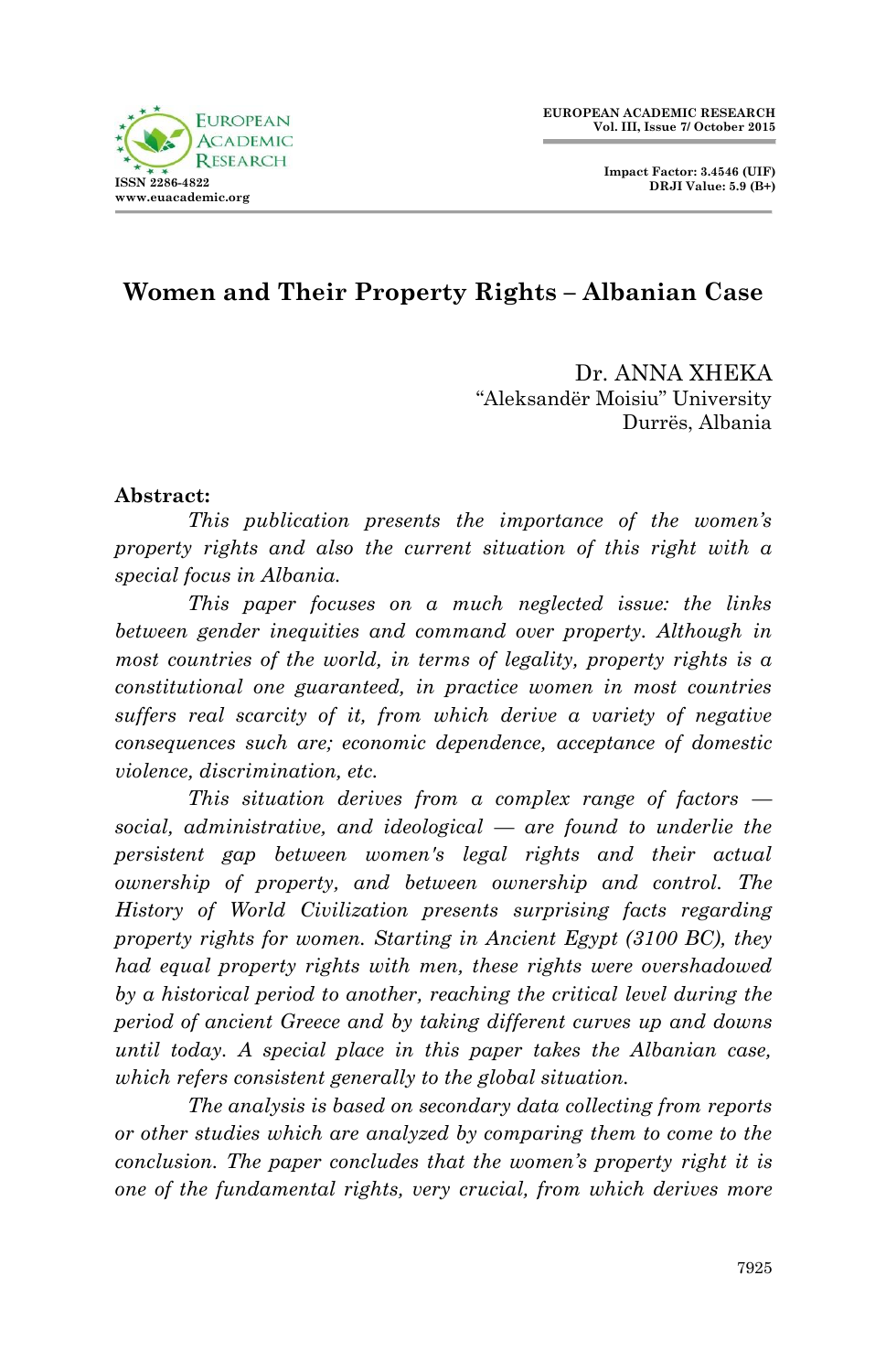*rights and other opportunities related to gender equality and gender discrimination in all other fields.* 

*The necessity of collective action by societies for overcoming these obstacles and the aspects needing a specific focus for policy and action.* 

**Key words:** Women's Property Rights, Gender Equality, Domestic Violence, Gender Discrimination.

#### **A Brief History of Property Rights for Women Globally**

Although women's property rights comes from ancient Egypt, legalized and implemented in its ideal way in this society, paradoxically today many modern women in the United States and Europe never question their right to open a bank account, own property, or even buy wine or beer in a pub. These rights, however, were hard won: for much of history, and even up to 40 years ago, middle-class women were not allowed to handle money; even having a job was seen as a sign of financial desperation. ( The Guardian 2014)

The property rights of women dated from the Ancient Egypt, a period of time when the standard of equality were really to be admired and comes until in our times, through an interesting curve ups and downs. Traditionally later on in history, a woman's property has often, but not always, been under the control of her father or, if she was married, her husband.

*Ancient Egypt, 3100 BC* and after: Women hold equal financial rights with men. "Egyptian women were able to acquire, to own, and to dispose of property (both real and personal) in their own name. They could enter into contracts in their own name; they could initiate civil court cases and could, likewise, be sued; they could serve as witnesses in court cases; they could serve on juries; and they could witness legal documents.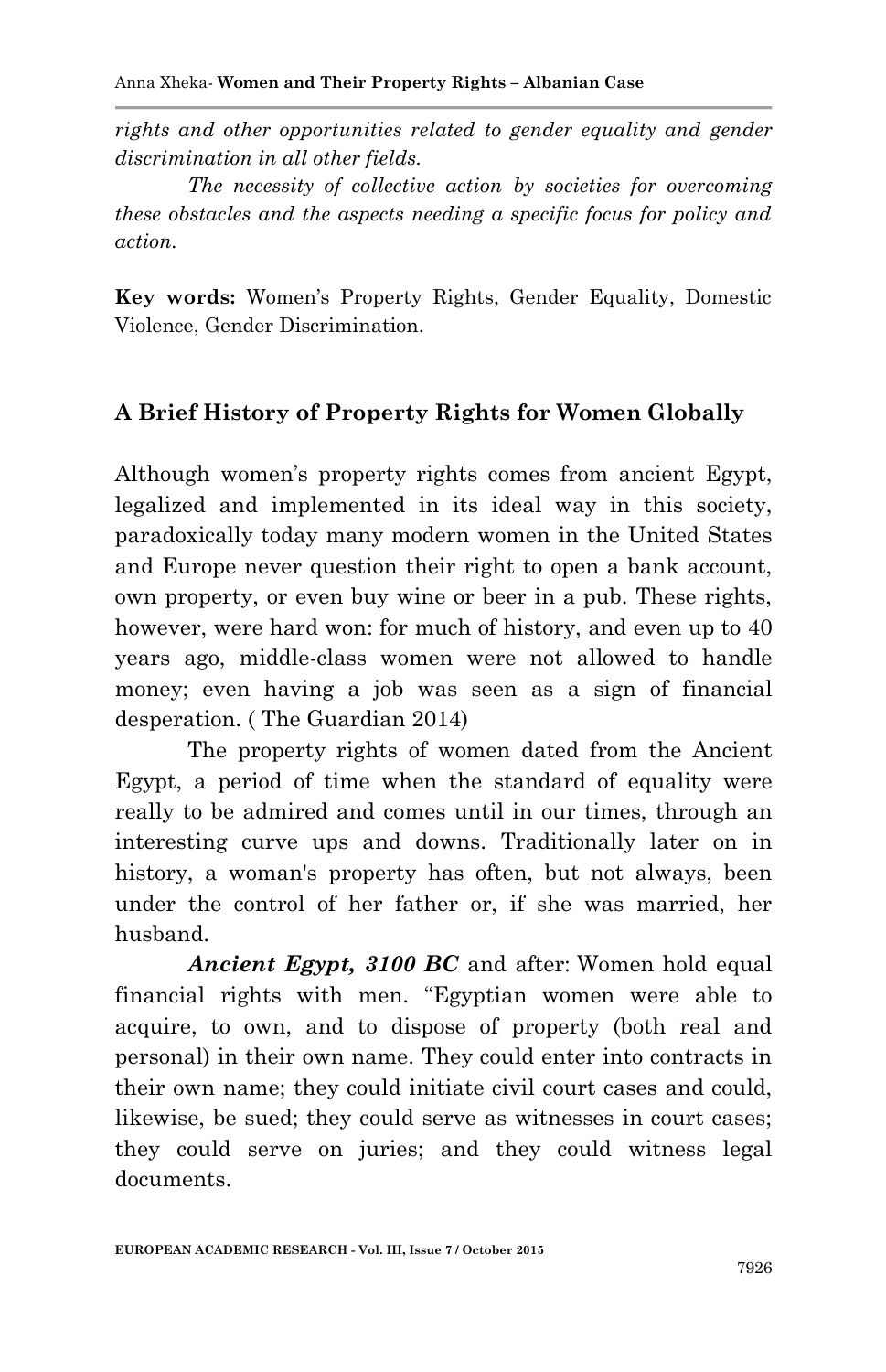*Biblical era, 1800BC* and after): Under Jewish law, women have the right to own property and sue others in court without a man representing them. Wives can't inherit directly from their husbands – unless it is a gift or they have no children – but daughters can inherit if they don't have brothers.

*Ancient Hinduism, 1500BC* and after: Women have the right to control stridhan, or property before marriage, which includes gifts from parents, friends and strangers as well as earnings from her own work. Divorce is not allowed and inheritance laws favor male family members.

*Ancient Greece:* Women's financial rights are constrained compared to earlier societies. Women are not allowed to inherit property or take a case to court unless a male guardian is in charge. Women can, however, trade and engage in industry, such as tavern-keeping, although work in the classical watering hole is reserved for the lower classes.

*Ancient Rome:* The pendulum swings back as freeborn Roman women are allowed to divorce, own property and inherit. Divorce is easy to get – presaging the Christian opposition to splitting up marriages – but the husband has the legal right to keep the children.

*Byzantine Empire, AD565:* The Justinian laws – named for the emperor, known as "the last Roman", who created a template for modern western civil law – allow women to be married without a dowry. Some working women, including prostitutes and tavern-workers, do not have the right to marry Roman citizens and can only be kept by Roman men as concubines. If a woman cheats on her husband, he can divorce her and "keep the pre-nuptial gift, the dowry and one third of any other property she possessed.

*The Middle East, AD600s*: Islam is founded in Arabia and allows women the right to inherit estates, own property and initiate divorce. As in Jewish law, when a parent dies the eldest son receives a double share of the inheritance. Men can inherit half their wives' estates, unless they have a child, in which case men only get 25% of the estate.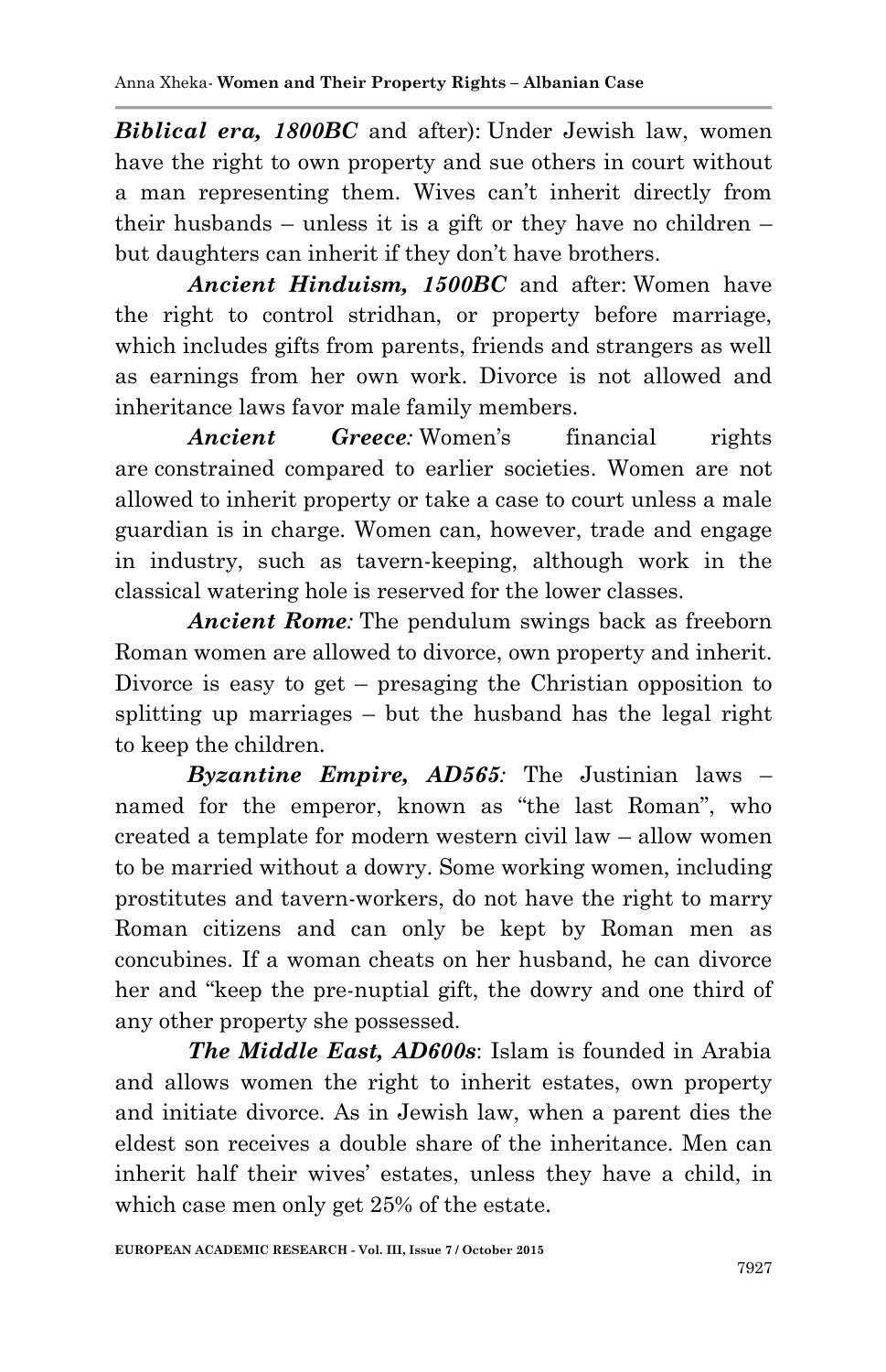*Europe, 800s*: Anglo-Saxon laws allow women to own their own property, before and after marriage. In Norse societies, women are also allowed to conduct business as equals with men.

*France, 1791***:** Revolutionary France gives women equal inheritance rights (although they lose them later, when the monarchy is restored). The same trend it was in all the world after this period of time.

*Currently*: Regarding the legal framwork women have the same property rights as man in most of the world, but the real situation presents a large gap between women's legal rights and their actual ownership of property , and between ownership and control.

### **The importance of the women's property rights**

Property rights include the legal rights to acquire, own, sell and transfer property, collect and keep rents, keep one's wages, make contracts and bring lawsuits.

The property's right is one of the fundamental human rights, closely connected with the ability to live, to meet the needs of personal and family's professional and social integration, with the economic growth etc.

In terms of a gender unequal society, the women's property rights is more than that. Its absence besides that, deprives women of the opportunity to survive or to integrate into society, consequently leads to their dependence on men, whether fathers or husbands that often brings discrimination and violation of their fundamental rights.

Many researchers of this issue support the link between the immovable property right and the protection of women from domestic violence.

*Immovable property (house or land), not only creates opportunities to diversify its use and generate income, it can also act as a cushion for women against domestic violence* (Agarwal 1994).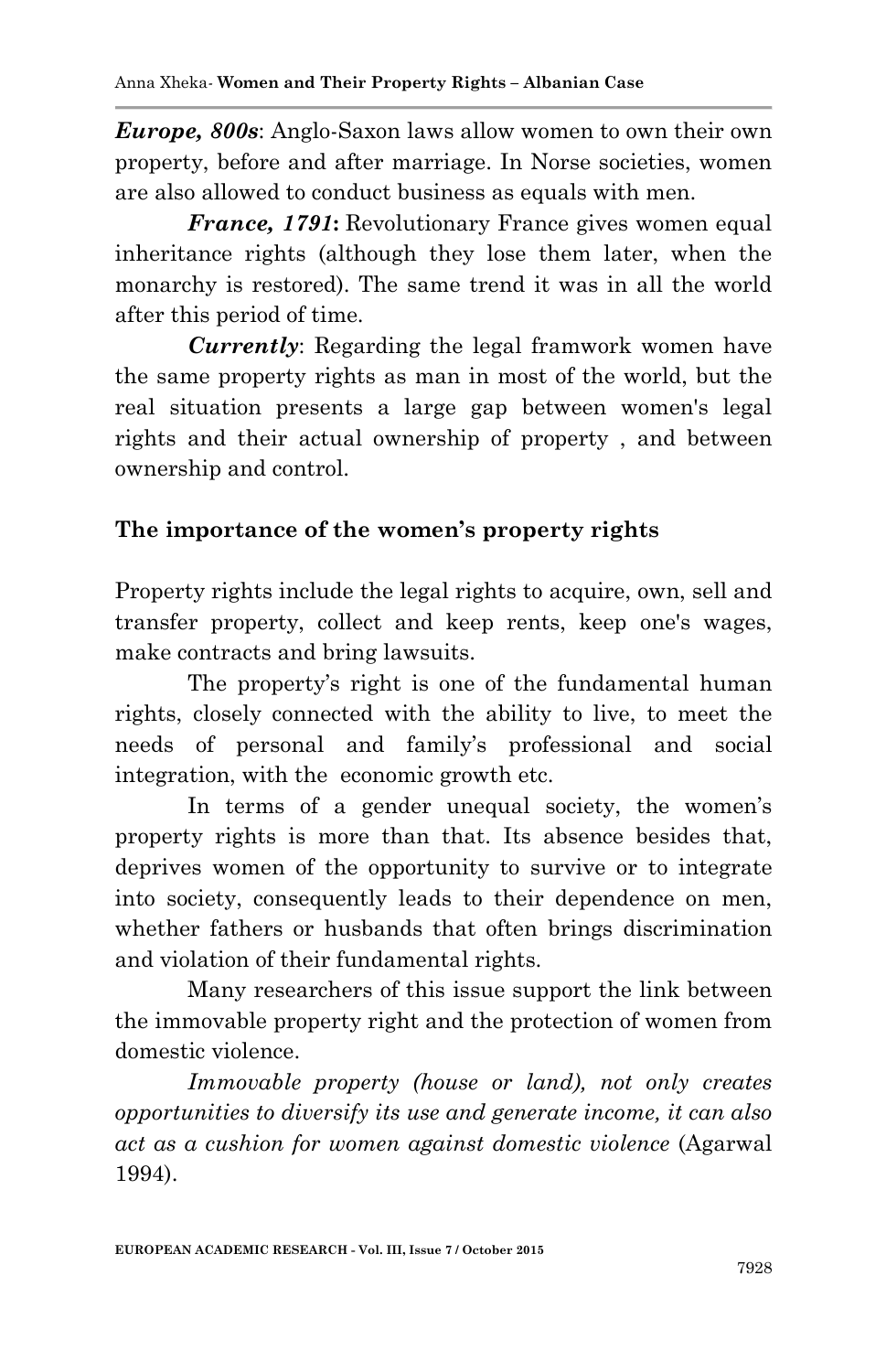Owning property protect women from potential violence due mainly to income generation, livelihood security, greater respect and decision-making autonomy in marital family.

The few studies carried out on this subject, supports the conclusion above. So the statistics of a questionnaire in India, shows that most of women who left and do not return home because of the domestic violence are women who had property.

<sup>1"</sup>Out of the 179 women experiencing long-term physical violence, 43 left home. The percentage leaving home was much greater among the propertied (70.6 per cent) than among those without property (19.1 per cent). Also, a few of the propertied women returned to the marital home (3 out of 12 women).

Property ownership also enhances women's status in the marital family, as a high proportion of women bring property into the marital relationship as dowry at the time of marriage, mostly land and/or a house. Women's property makes an important contribution to the family resource base thereby contributing to the economic security of their family and make them independent.

# **The Current Situation Regarding the Inequality of Property Rights Amongst the Two Genders, World Wide**

While regarding the other women's rights there are carried out many studies, in the field of their ownership's rights those studies are very few. These studies show that globally, many countries still suffers very significant inequalities of property rights between the two genders.

-

<sup>1</sup> ICRW . (2006) Property Ownership and Inheritance Rights of Women for Social Protection – The South Asia Experience.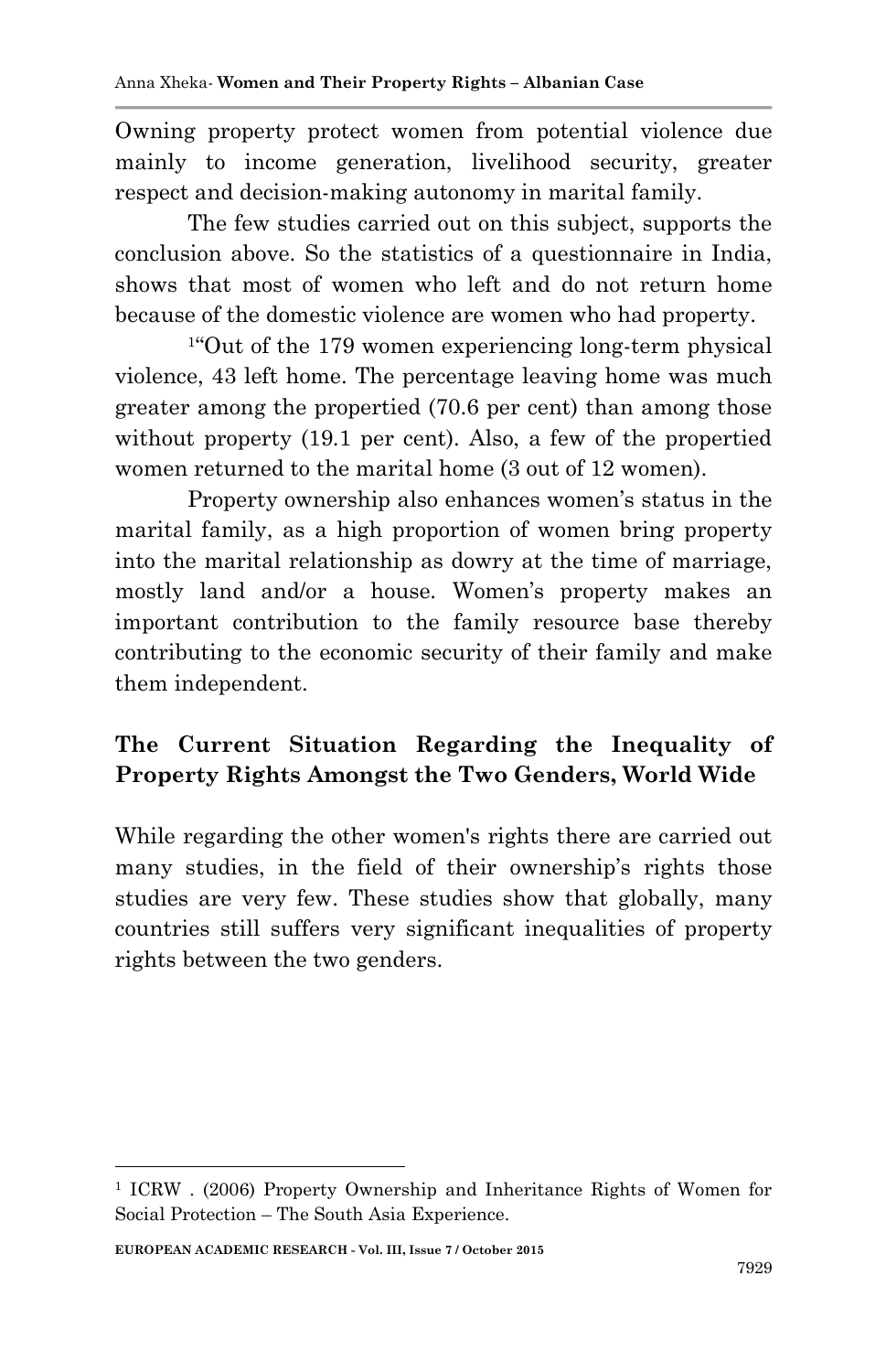**Table Nr 1<sup>2</sup>: Number of countries with gender inequality with regard to inheritance rights and entitlements to ownership of land and other property, by region**

|                                         | <b>Inheritance</b><br>rights | Number of countries with gender inequality related to<br><b>Right to acquire</b><br>and own land | Right to own<br>property<br>other than land |
|-----------------------------------------|------------------------------|--------------------------------------------------------------------------------------------------|---------------------------------------------|
| Africa (48)                             | 45                           | 43                                                                                               | 35                                          |
| Northern Africa (5)                     | 5                            | $\overline{3}$                                                                                   | $\mathbf{1}$                                |
| Sub-Saharan Africa (43)                 | 40                           | 40                                                                                               | 34                                          |
| Eastern Africa (15)                     | 13                           | 13                                                                                               | 12                                          |
| Middle Africa (8)                       | $\overline{7}$               | 8                                                                                                | 8                                           |
| Southern Africa (5)                     | 5                            | 5                                                                                                | $\overline{4}$                              |
| Western Africa (15)                     | 15                           | 14                                                                                               | 10                                          |
| Asia $(42)$                             | 25                           | 21                                                                                               | 19                                          |
| Central Asia (5)                        | $\overline{2}$               | $\overline{2}$                                                                                   | $\overline{2}$                              |
| Eastern Asia (4)                        | $\Omega$                     | $\mathbf{1}$                                                                                     | $\Omega$                                    |
| South-Eastern Asia (10)                 | $\overline{4}$               | $\overline{2}$                                                                                   | $\mathbf{1}$                                |
| Southern Asia (8)                       | $\overline{7}$               | $\overline{7}$                                                                                   | 7                                           |
| Western Asia (15)                       | 12                           | 9                                                                                                | 9                                           |
| Latin America and<br>the Caribbean (22) | $\overline{2}$               | 5                                                                                                | $\overline{2}$                              |
| Caribbean (6)                           | $\overline{2}$               | $\mathbf{1}$                                                                                     | $\mathbf{1}$                                |
| Central America (6)                     | $\theta$                     | 3                                                                                                | $\Omega$                                    |
| South America (10)                      | $\Omega$                     | $\mathbf{1}$                                                                                     | $\mathbf{1}$                                |
| Oceania (2)                             | $\bf{0}$                     | $\overline{2}$                                                                                   | $\overline{2}$                              |
| Eastern Europe (9)                      | $\overline{2}$               | $\overline{2}$                                                                                   | $\mathbf{1}$                                |

**Source:** Computed by the United Nations Statistics Division based on data from OECD, Gender, Institutions and Development Database online (as of December 2009).

**Note:** The numbers in brackets indicate the number of countries reviewed. The quality of women's ownership rights was graded from 0 meaning "no restrictions" to 1 signifying complete discrimination against women. Variations between 0 and 1 may indicate the extent of restrictions or the size of the group of women for which the restrictions may apply. Countries presented in the table are those with partial (graded 0.5) or complete (graded 1) discrimination against women on the issue considered.

**EUROPEAN ACADEMIC RESEARCH - Vol. III, Issue 7 / October 2015**

**.** 

<sup>2</sup> UN.(2010) The World's Women 2010- Trends and Statistic, Pg 169.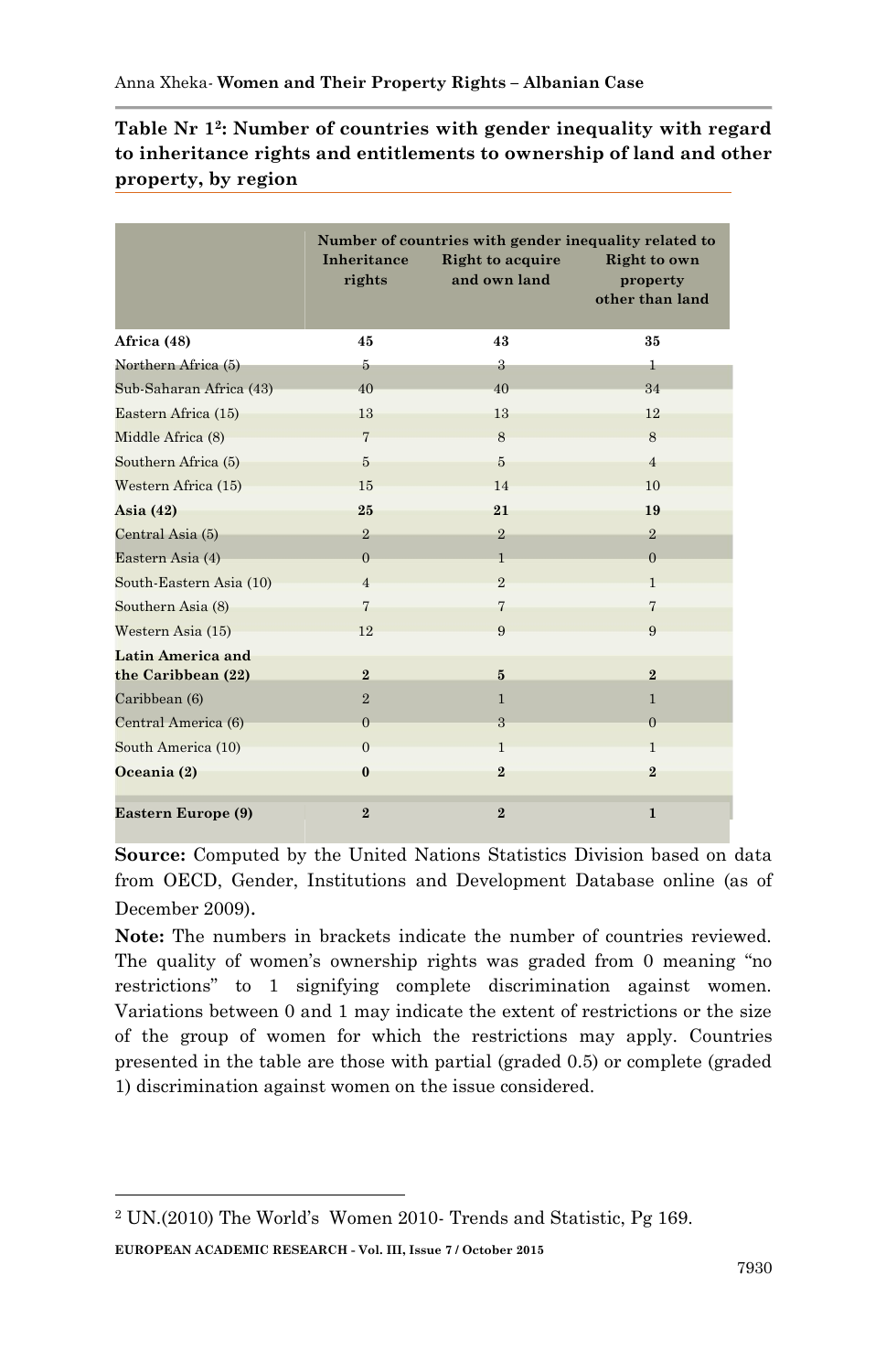As it is shown from the table above, worldwide are still 74 countries where gender inequality with regard to inheritance rights and entitlements to ownership of land and other property it is a daily challenge. Most of the countries are in Africa and Asia, but it is very important to mention that the table present the situation regarding the legal women property rights, not the real ones. There are many other countries where between the women's legal rights and their actual ownership of property , and between ownership and control it is still a large gap. In those cases it is very difficult to measures the situation, because of many social and traditional factors.

# **The situation regarding the women's property rights in Albania**

The interior Legislation and the ratified one in the field of gender equality, particularly the Convention of CEDAW, the Strategy on Gender Equality and against Domestic Violence have considered the rights and economic security of women, determining gender equality and combating gender discrimination in Albania. The rights of women are also part of the Albania's commitments regarding the European integration, as well as requirements and recommendations made by the European Union to obtain candidate status. Meanwhile the situation of gender discrimination, especially with regard to property rights it is still a challenge for Albanian society.

First concern about the issue it is the lack of the data regarding women's property rights. There are some empirical observations but not real studies. These observations refer more to the legal aspects of gaining the titles of ownership rather than concrete data of women owners. Another limitation is the missing data regarding the link between ownership and real control of the property. In most cases even when formally woman has the right of ownership, is the man who decides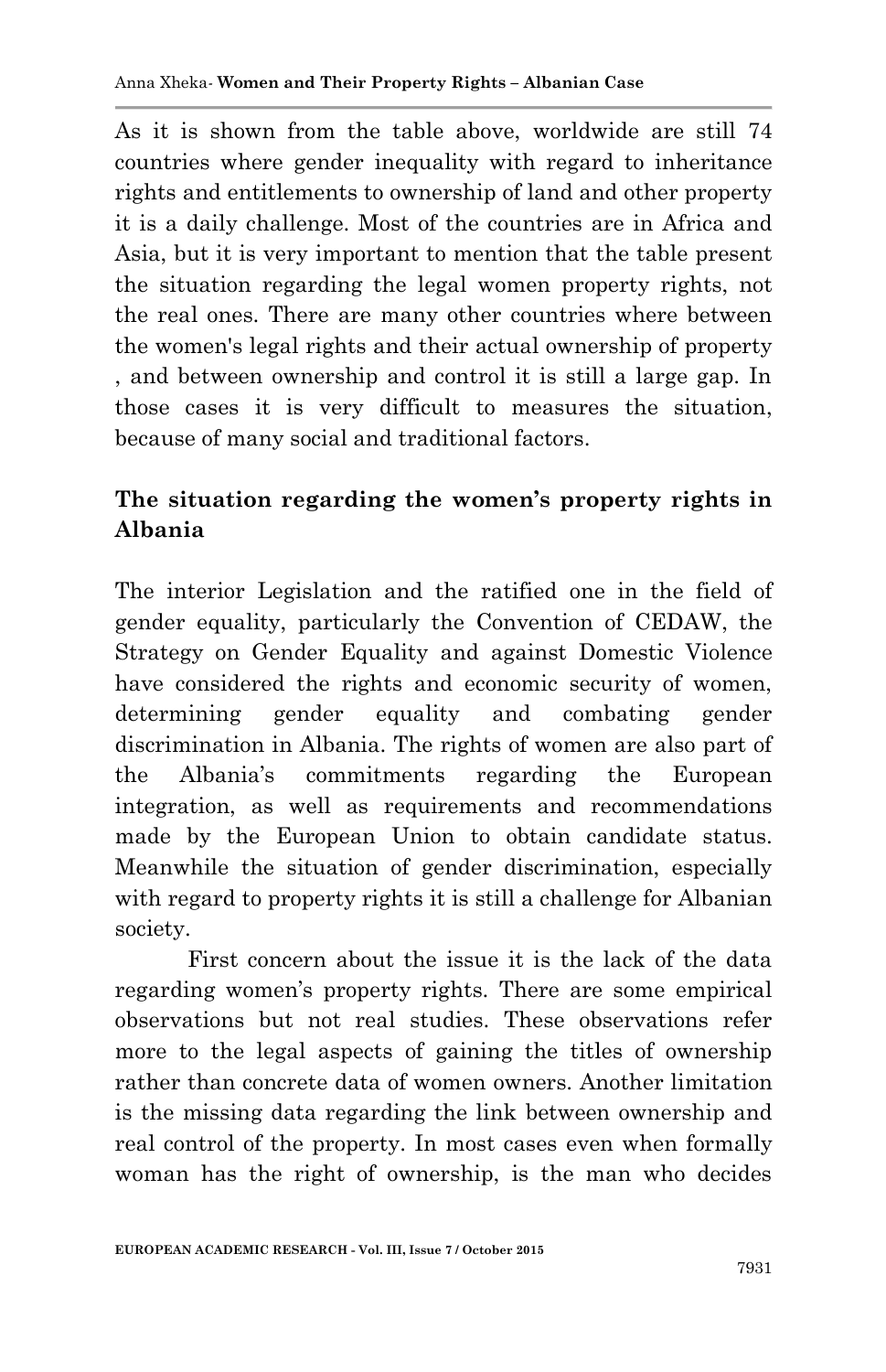about the management and administration of property. The woman is obliged to confirm simply the will of man.

Currently in Albania, there are two main processes that significantly affect women's access to property rights, land registration and legalization of property. The respective legal framework reveals that the related processes are inherently gender-based and could bear significant consequences for women.

**Land registration:** Since 1991, Albania has undergone a significant reform process regarding property rights. The total estimate of immovable properties is 4,230,00093, with approximately 3,530,000 properties in rural areas<sup>3</sup>, regulated by several laws. According to law No. 7501, ownership and land division documents are to be issued in the name of the head of household as the legal representative of a farming household<sup>4</sup>. However, the vast majority of registered heads of households are men. As a result, by specifying the head of household as the single legal representative in ownership certificates, the new registration process results in men's de facto advantage compared to women. Such gender discrimination is evident from registration practice in land administration and urban management projects, like the Land Administration and Management Project (LAMP). <sup>5</sup> During the initial registration process, property is registered in the name of the person stated in the ownership certificate. While the head of household derives this entitlement from his position, other household members, including the wife, have to first claim their property either through a court decision document or by taking the case to court. The process thereby heavily favors male ownership and hegemony.

1

<sup>3</sup>UN- Women – Albania. ( 2011) Raporti Kombëtar i Pozicionimit të Grave dhe i Barazisë Gjinore në Shqipëri, Pg 84.

<sup>4</sup> Ligji Nr 7501, datw 19.07.1991 "Për Tokën".

<sup>5</sup> <sup>5</sup>UN- Women – Albania. ( 2011) Raporti Kombëtar i Pozicionimit të Grave dhe i Barazisë Gjinore në Shqipëri, Pg 84.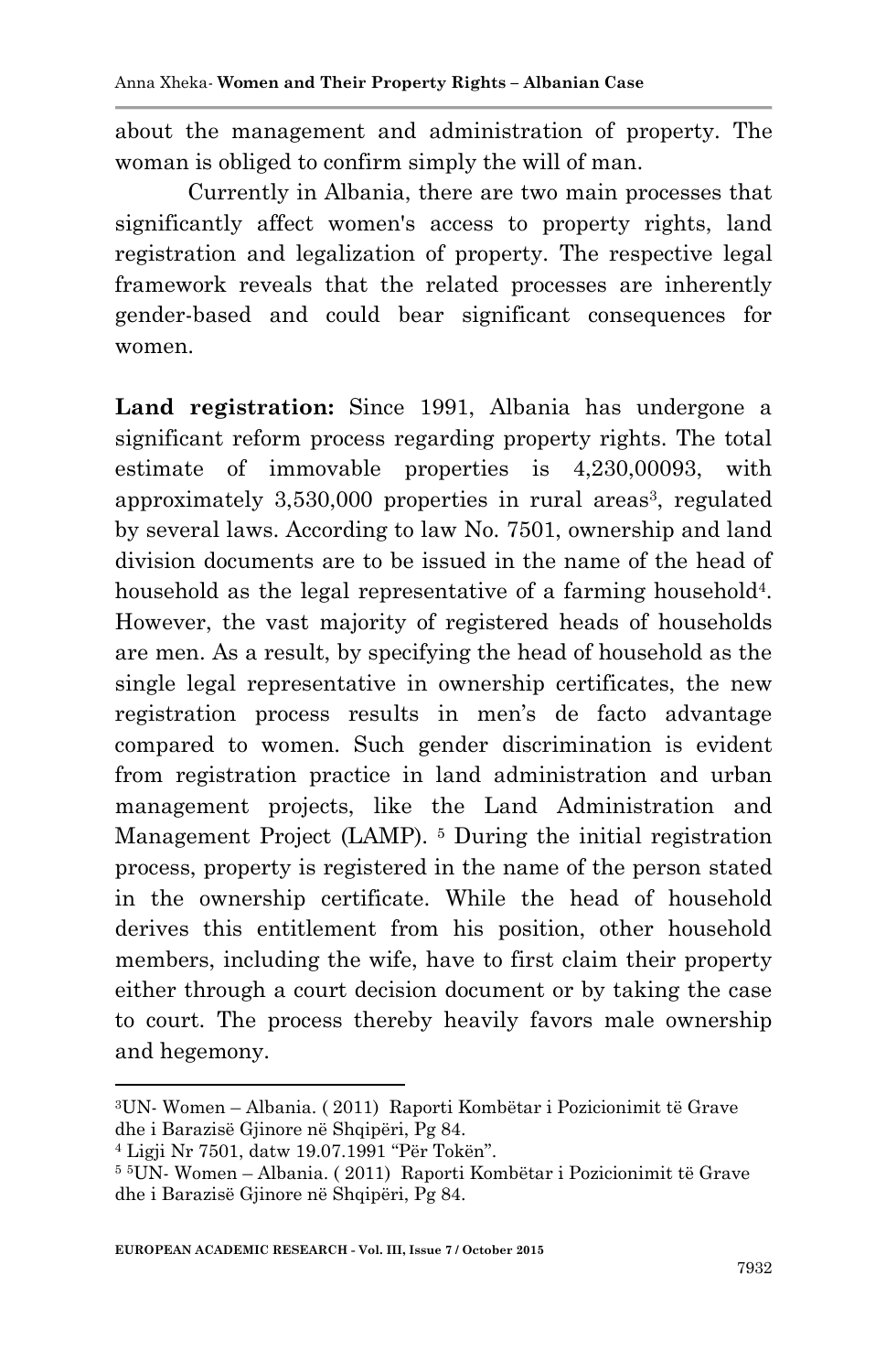**Legalisation**: It is the process of formalization of a considerable number of immovable property units (about 500,000) , based on self-declaration by persons or families that informally build homes, stores, etc<sup>6</sup>. Such self-declaration, again, has been done by the head of the household. Subsequently, the agency in charge of legalization (ALUIZNI) issues the legalization permit. This document certifies a person as the owner and is issued invariably in the name of the person who submitted the self declaration. Immovable property is then registered in the Immovable property Registration office, in the name of the person on whose behalf the legalization permit was issued, i.e. the head of household. In the vast majority of cases, about 90 per cent, the registered, official head of the family is a man <sup>7</sup> . As a result, the ownership certificate, the sole document that makes a person an owner, contains the name of the family head, as the applicant, but not the names of other adult household members . However, according to the legalization law, a family civil certificate which includes household members is required as a legal document at the application stage<sup>8</sup> . The situation is vague, however, on whether all members of the family as presented in the certificate at that time are legal owners of the family property, or whether only the person whose name is in the legalization permit retains ownership. Likely, in the case of the low on privatizing houses in 1993 or with the law on distribution of the agriculture land in 1991, but in both these laws, it was well defined that all family members at the time of privatization were owners<sup>9</sup>. Taken together, the current administrative procedure of land

1

 $6$  UN- Women – Albania. ( 2011) Raporti Kombëtar i Pozicionimit të Grave dhe i Barazisë Gjinore në Shqipëri, Pg 84.

<sup>7</sup> Ibid

<sup>8</sup> Ligji nr.9482 datë 03.04.2006 " Për Legalizimin, Urbanizimin dhe Integrimin e Ndërtimeve pa Leje", i ndryshuar

<sup>&</sup>lt;sup>9</sup> Ligji Nr. 7652 datë 23.12.1992 "Për Privatizimin e Shtëpive Shtetërore".

Ligji Nr. 7698 datë 15.04.1993 "Për Kthimin dhe Kompensimin e Pronës Ish-Pronarëve, i ndryshuar nga Ligji Nr. 9235 datë 29.07. 2004 "Për Kthimin dhe Kompensimin e Pronës".  $9$  Ligji Nr 7501, datë 19.07.1991 "Për Tokën".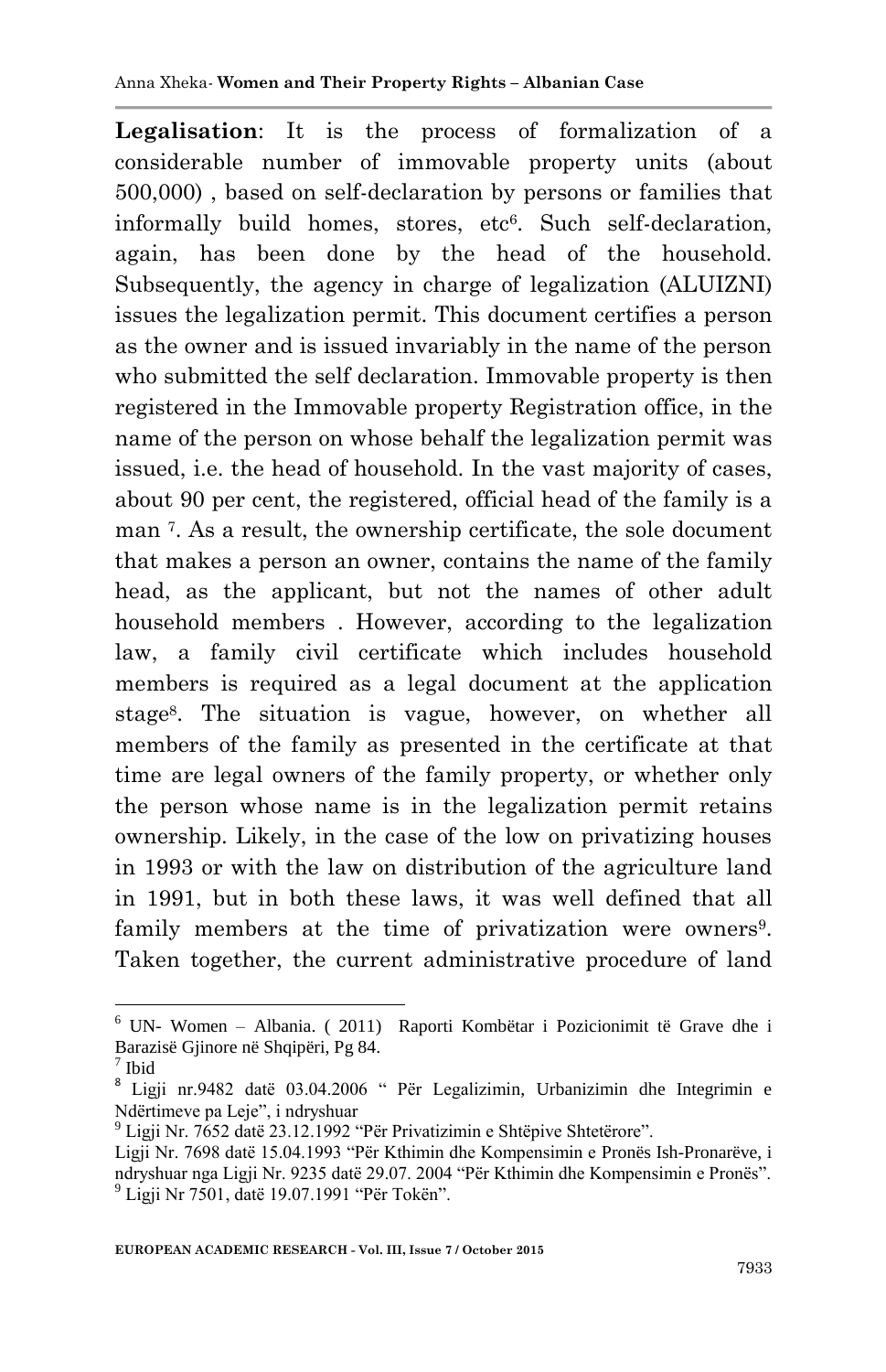legalization/registration establishes an almost invariably male head of household or family head as the sole agent and representative of land. It thereby contributes to the systematic reduction of female property owners in Albania. As the process and practice continue, chances are high that property (housing and land) will be increasingly male-owned. Consequently, this deprives Albanian women of their assets and rights, and negatively impacts on women's access to credit, especially in rural areas. As previously mentioned, some of women's most common obstacles in starting businesses are related to limited access to credit and a lack of collateral. This is the case when women are not registered either as owners or co-owners Also as negative other consequence is the high level of domestic violence, most evident in rural areas.

## **Conclusion:**

The women's property rights it is a very important one, closely connected to almost all the parameters of gender equality, gender discrimination and domestic violence. It is an economic right and should be the root of gender equality strategies. Its absence usually deprives women of the opportunity to survive or to integrate into society, consequently leads to their dependence and often brings discrimination and violation of their fundamental rights.

Despite this importance, this right continues to be one of the women's unrealized right.

There are many countries in the world which deny legally this right for women, while in many other countries, although women enjoy this right legally are far way from it's concrete benefits, because it is really a large gap between women's legal rights and their actual ownership of property , and between ownership and control. One of these countries is Albania too. The issue is not very propagated, is left somewhat in the shade. There are only few studies and researches in the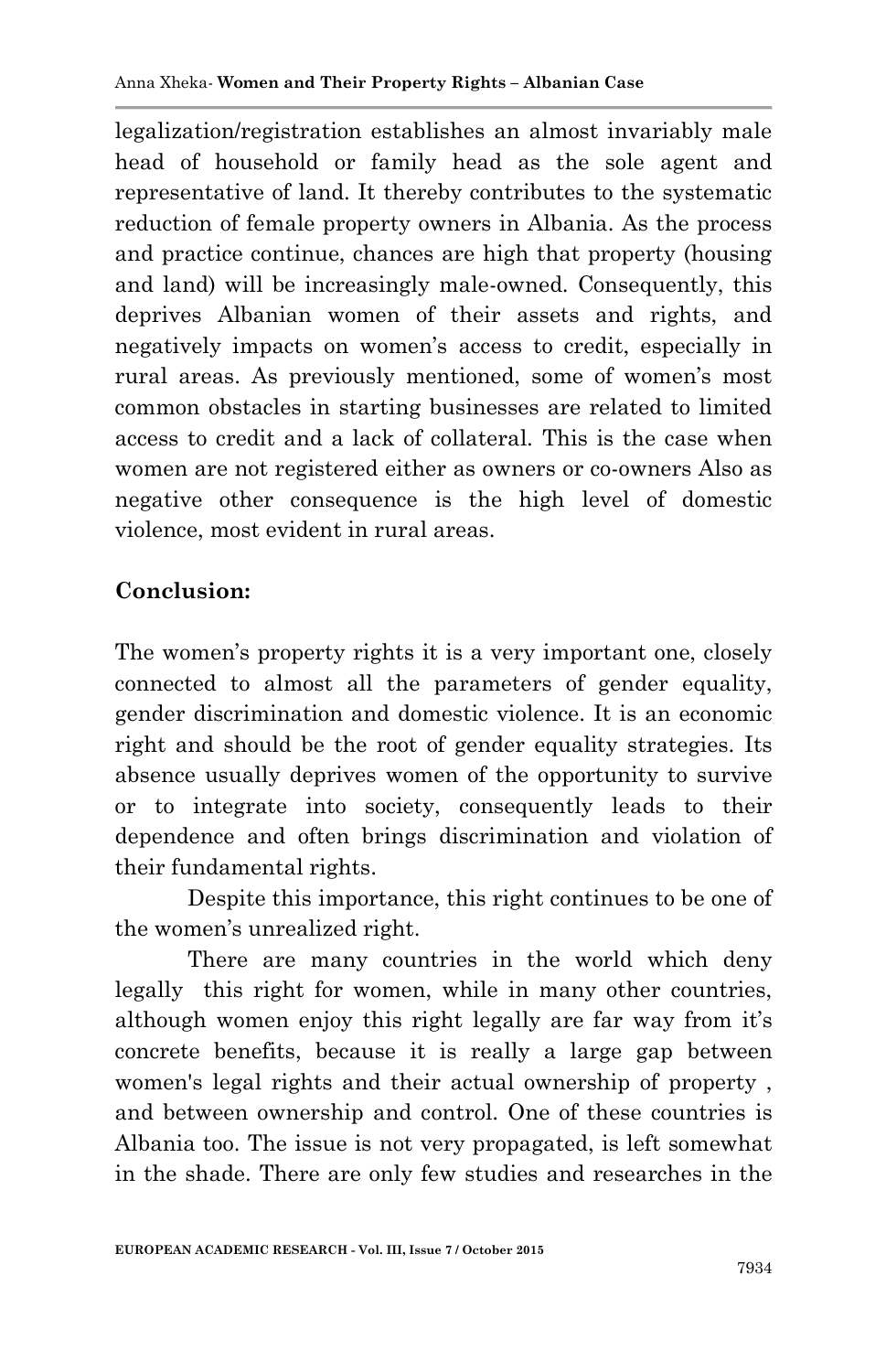field, while in many countries are missing all the statistics about.

The situation requires a multiaction from all the interested actors and especially from governments. It is a really need to analyze the situation through the researches studies as well as an in-depth gender analysis of current practices and legal procedures. Therefore, specific indicators on women's property and land ownership are required to set up as indicators on Gender Equality and the Status of Women. Gender -disaggregated data on land ownership, registrations and legalizations over the years needs to be established and this requirement is an urgency in Albania.

### **BIBLIOGRAPHY**

- 1. Agarwal, Bina. (1994) A Field of One's Own: Gender and Land Rights in South Asia. Cambridge: Cambridge University Press.
- 2. Convention for Elimination of All Kind of Discrimination Against Women- CEDAW.
- 3. ICRW .(2006) Property Ownership and Inheritance Rights of Women for Social Protection – The South Asia Experience.
- 4. Ligji Nr 7501, datë 19.07.1991 "Për Tokën"
- 5. Ligji Nr. 7652 datë 23.12.1992 "Për Privatizimin e Shtëpive Shtetërore".
- 6. Ligji Nr. 7698 datë 15.04.1993 "Për Kthimin dhe Kompensimin e Pronës Ish-Pronarëve, i ndryshuar nga Ligji Nr. 9235 datë 29.07. 2004 "Për Kthimin dhe Kompensimin e Pronës".
- 7. Ligji nr.9482 datë 03.04.2006 " Për Legalizimin, Urbanizimin dhe Integrimin e Ndërtimeve pa Leje", i ndryshuar.
- 8. Meinzen-Dick, Ruth S.; Brown, Lynn R.; Sims Feldstein, Hilary; Quisumbing, Agnes R. (1997). Gender, property